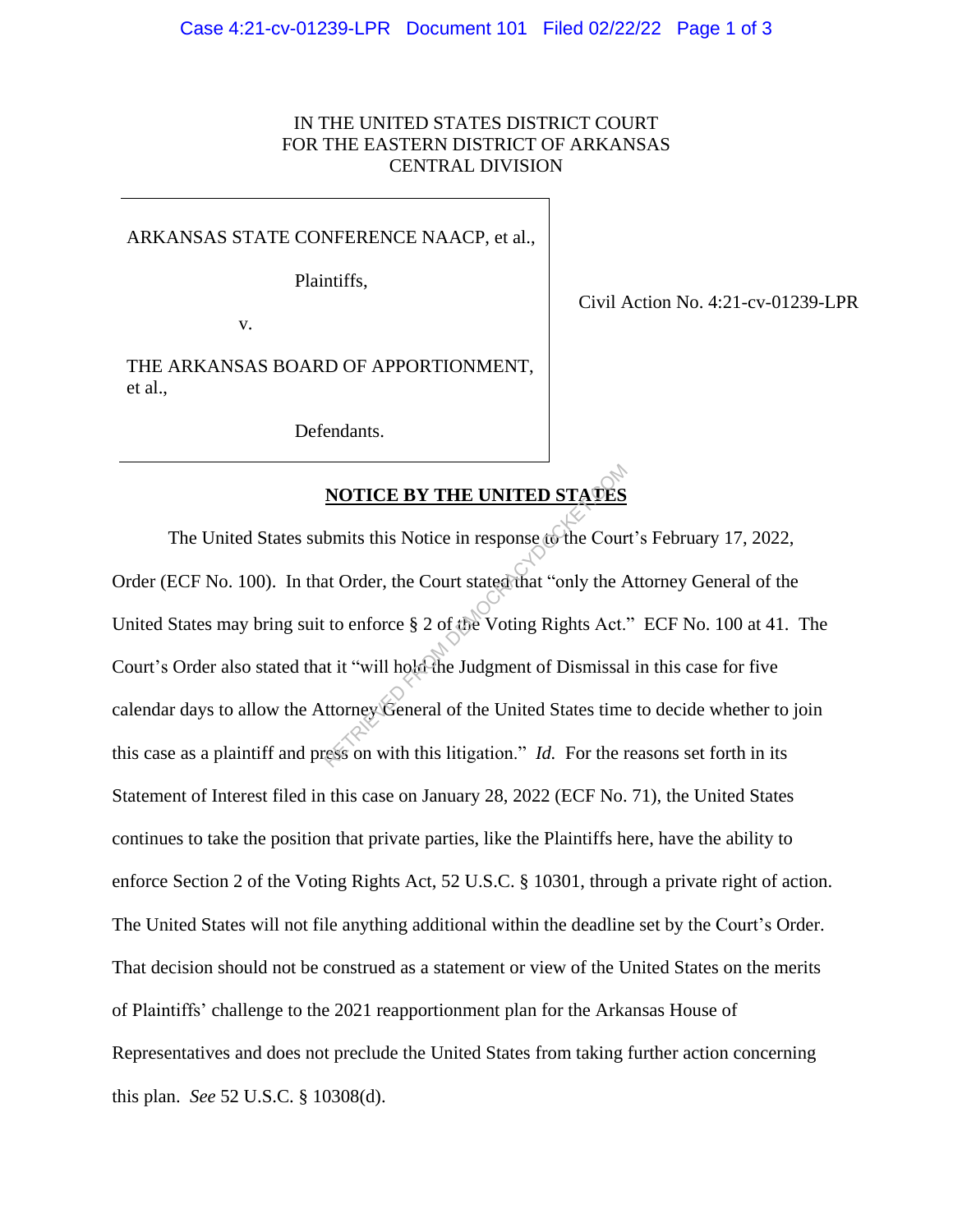### Case 4:21-cv-01239-LPR Document 101 Filed 02/22/22 Page 2 of 3

Date: February 22, 2022

JONATHAN D. ROSS KRISTEN CLARKE United States Attorney Assistant Attorney General Eastern District of Arkansas

PAMELA S. KARLAN Principal Deputy Assistant Attorney General Civil Rights Division

/s/ *Shannon S. Smith* /s/ *Timothy F. Mellett* Arkansas Bar No. 94172 TIMOTHY F. MELLETT Civil Chief JACKI L. ANDERSON United States Attorney's Office Attorneys, Voting Section<br>
425 West Capitol, Suite 500 Civil Rights Division 425 West Capitol, Suite 500 Civil Rights Division Little Rock, AR 72201 U.S. Department of Justice (501) 340-2600 950 Pennsylvania Ave. NW Shannon.Smith@usdoj.gov Washington, D.C. 20530

SHANNON S. SMITH T. CHRISTIAN HERREN, JR. (202) 353-0099 Timothy.F.Mellett@usdoj.gov ey's Office<br>
iite 500 Civil Rights-Div<br>
OI1 U.S. Department<br>
950 Pennsylvani<br>
Washington, D.C<br>
(292) 353-0099<br>
Timothy.F.Melle